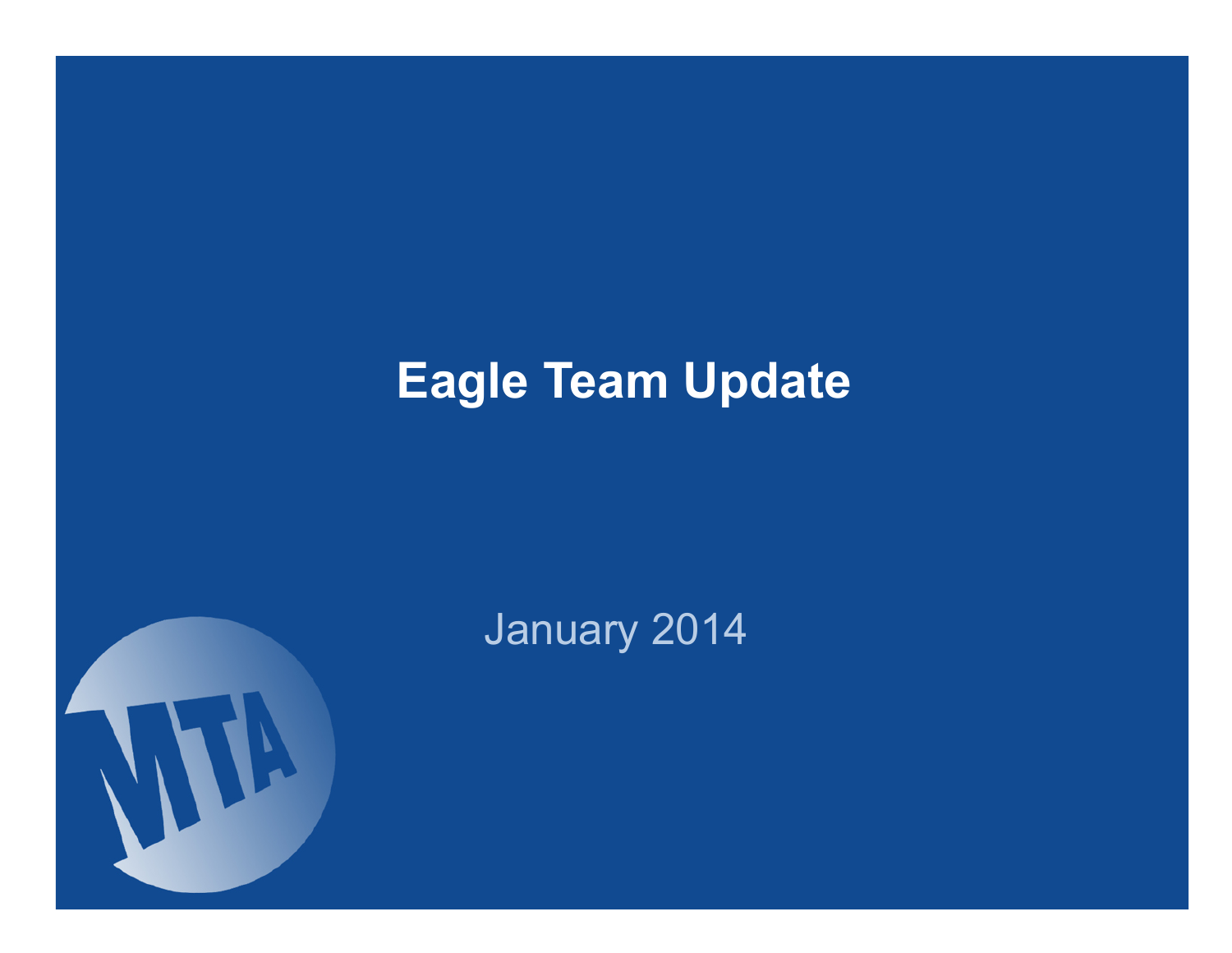## **In November 2013, the Transit & Bus Committee requested an update regarding the following:**

- 1) The Eagle Team's impact on bus fare evasion
- 2) A general update on Eagle Team activities

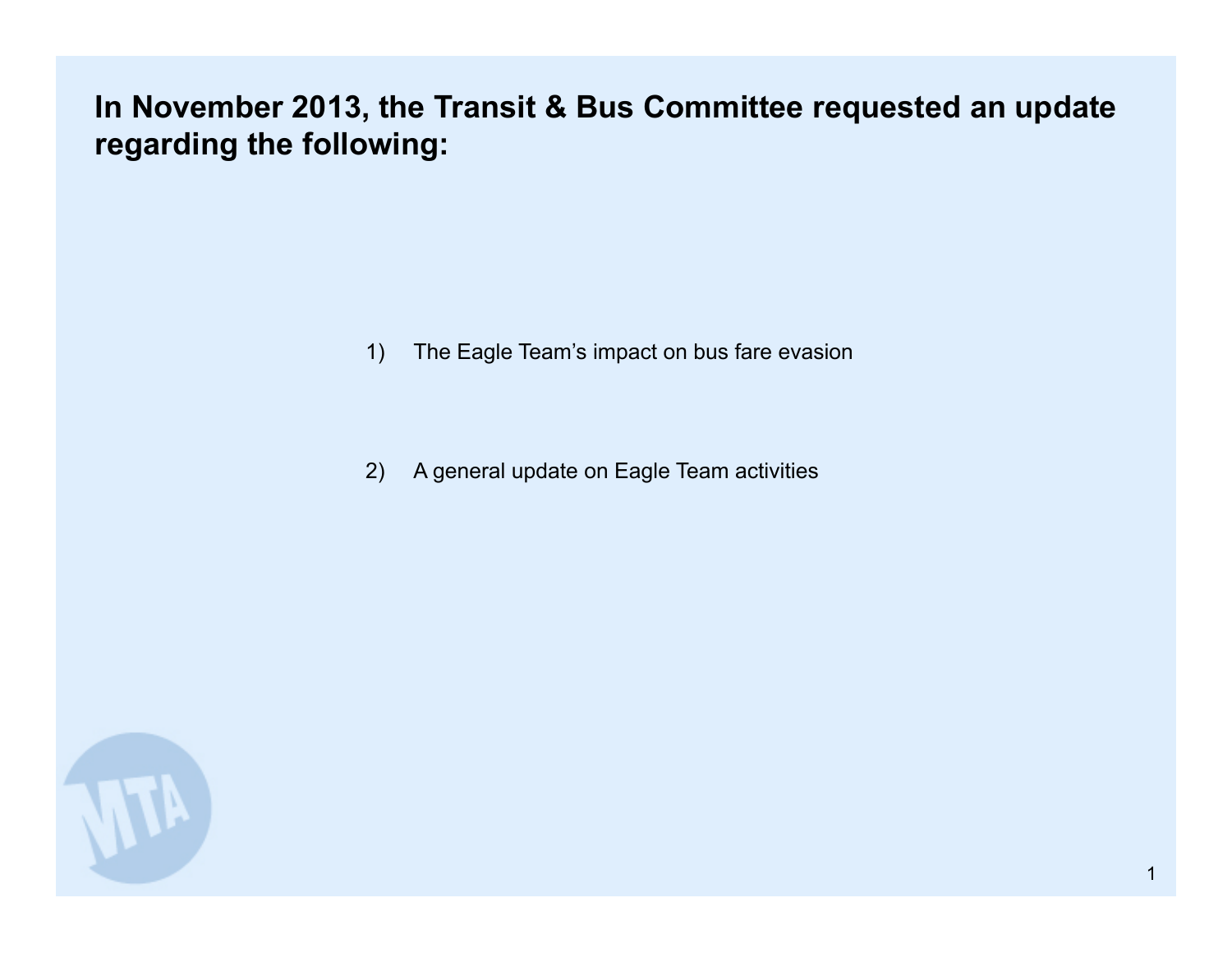#### **The Eagle Team was created and expanded to meet a specific purpose**

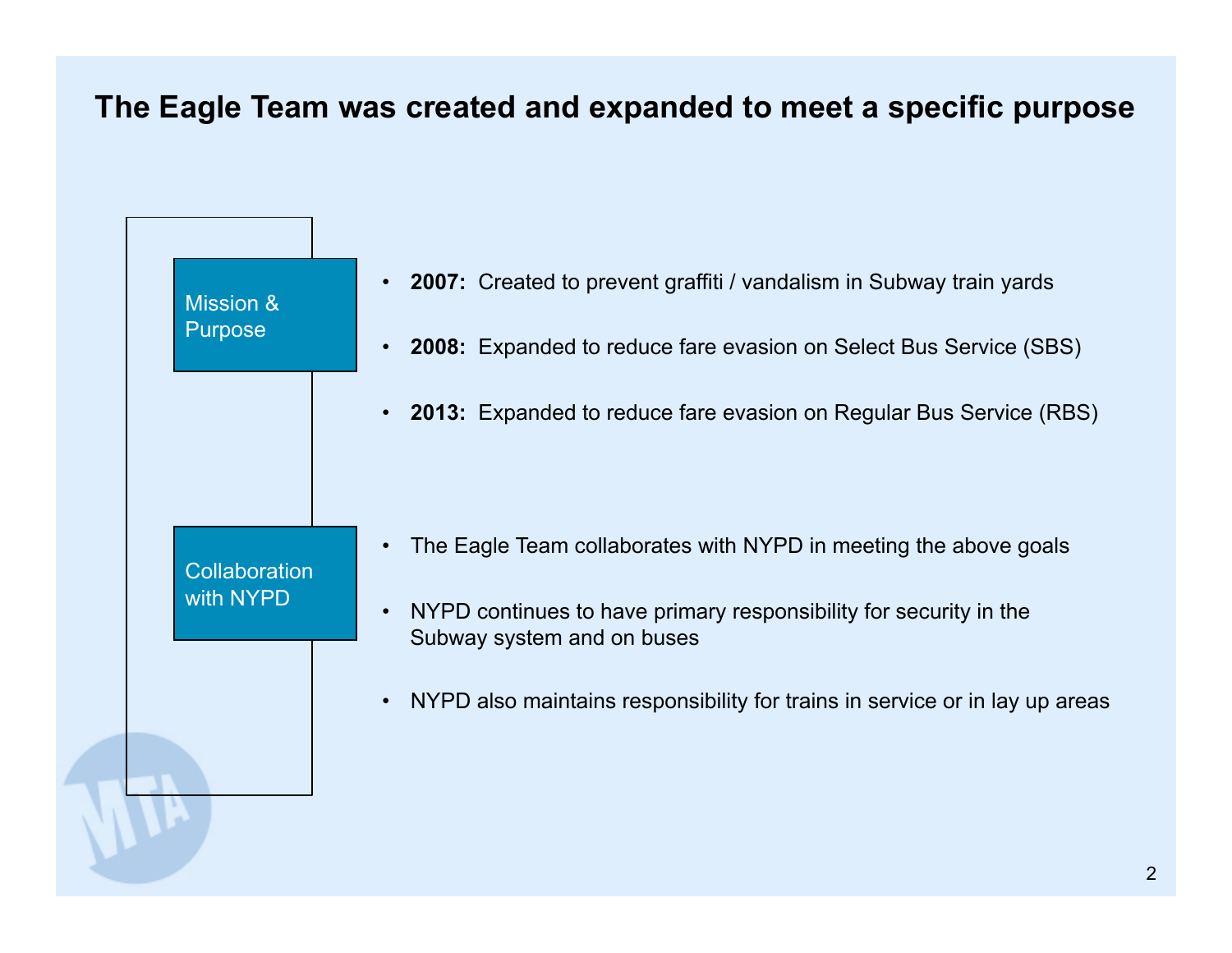## **Bus fare evasion has declined significantly with the introduction of SBS and the Eagle Team**

Eagle Team SBS Routes

| Line            | Pre-SBS/Eagle Team<br><b>Fare Evasion</b> | Post-SBS/Eagle Team<br><b>Fare Evasion</b> | Change   |
|-----------------|-------------------------------------------|--------------------------------------------|----------|
| <b>Bx12</b>     | 13%                                       | 2.6%                                       | $-80.0%$ |
| M <sub>15</sub> | 6.4%                                      | 3.3%                                       | $-48.4%$ |
| M34             | 7.6%                                      | 3.2%                                       | $-57.9%$ |
| <b>Bx41</b>     | 19.4%                                     | 5.1%                                       | $-73.7%$ |
| <b>B44</b>      | 7.3%                                      | 3.6%                                       | $-50.7%$ |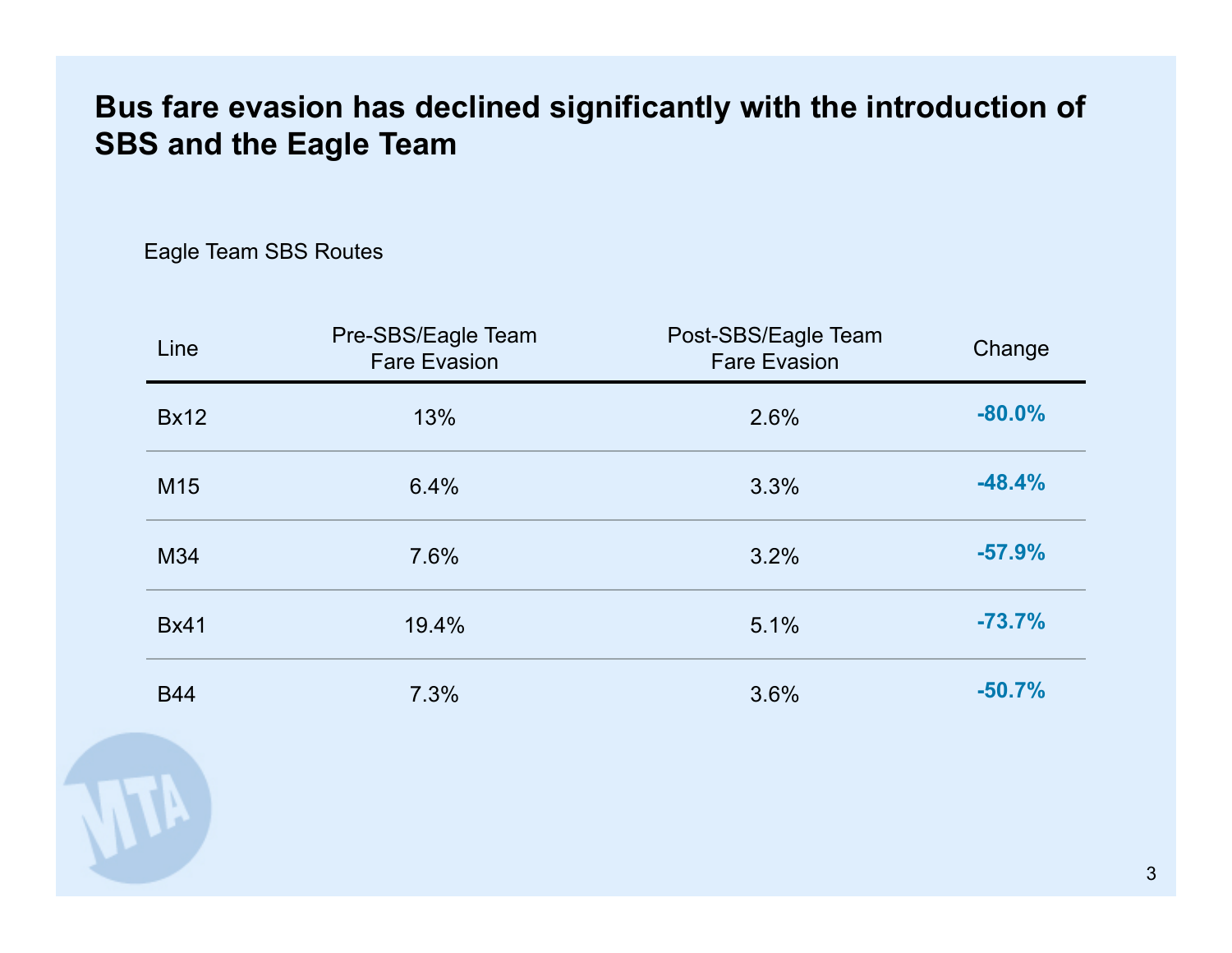#### **Reductions in fare evasion have been achieved with a combination of education and enforcement**

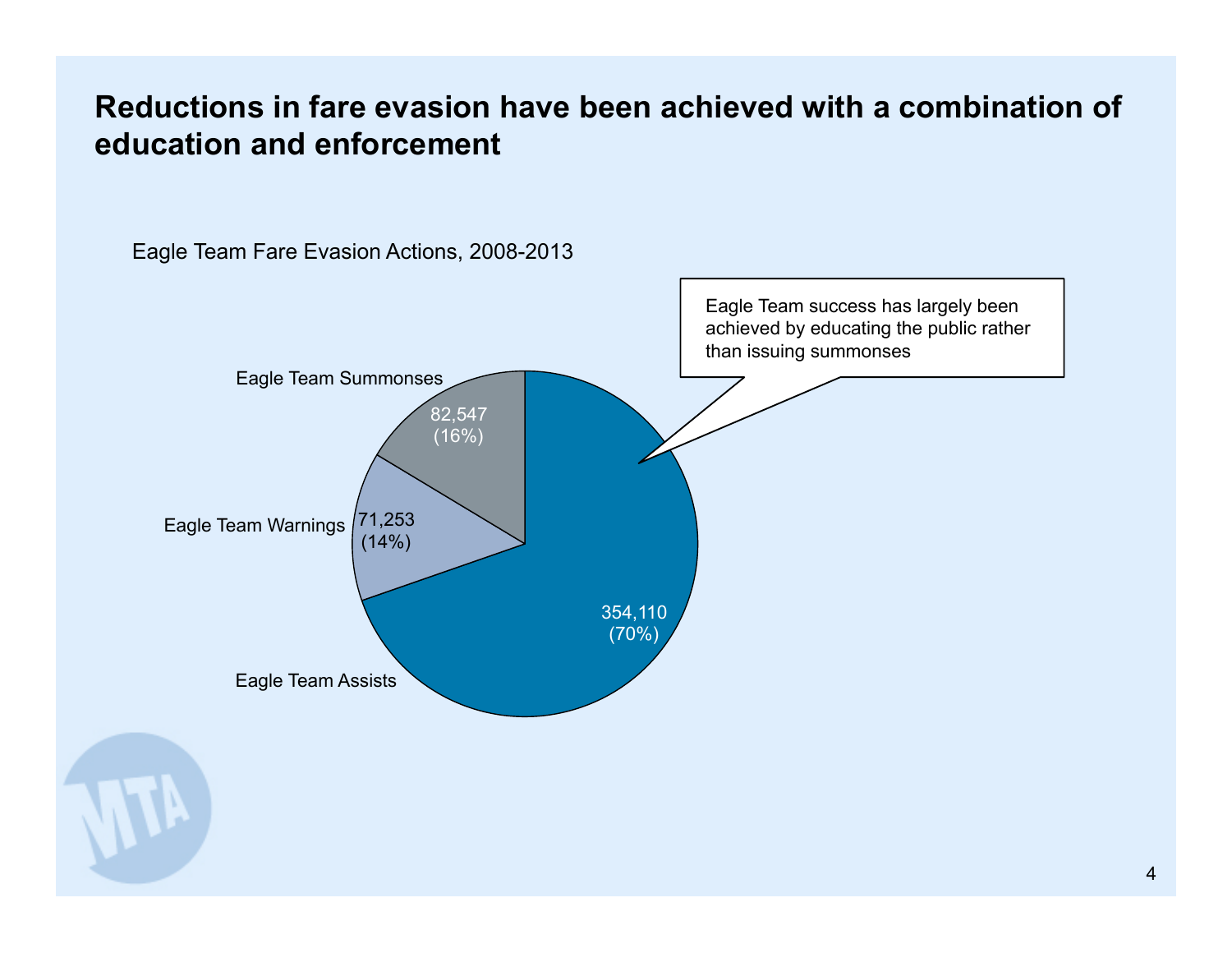#### **Eagle Team fare evasion efforts have expanded recently to also include RBS routes**

Eagle Team Fare Evasion Actions (Assists, Warnings & Summonses), 2012-13